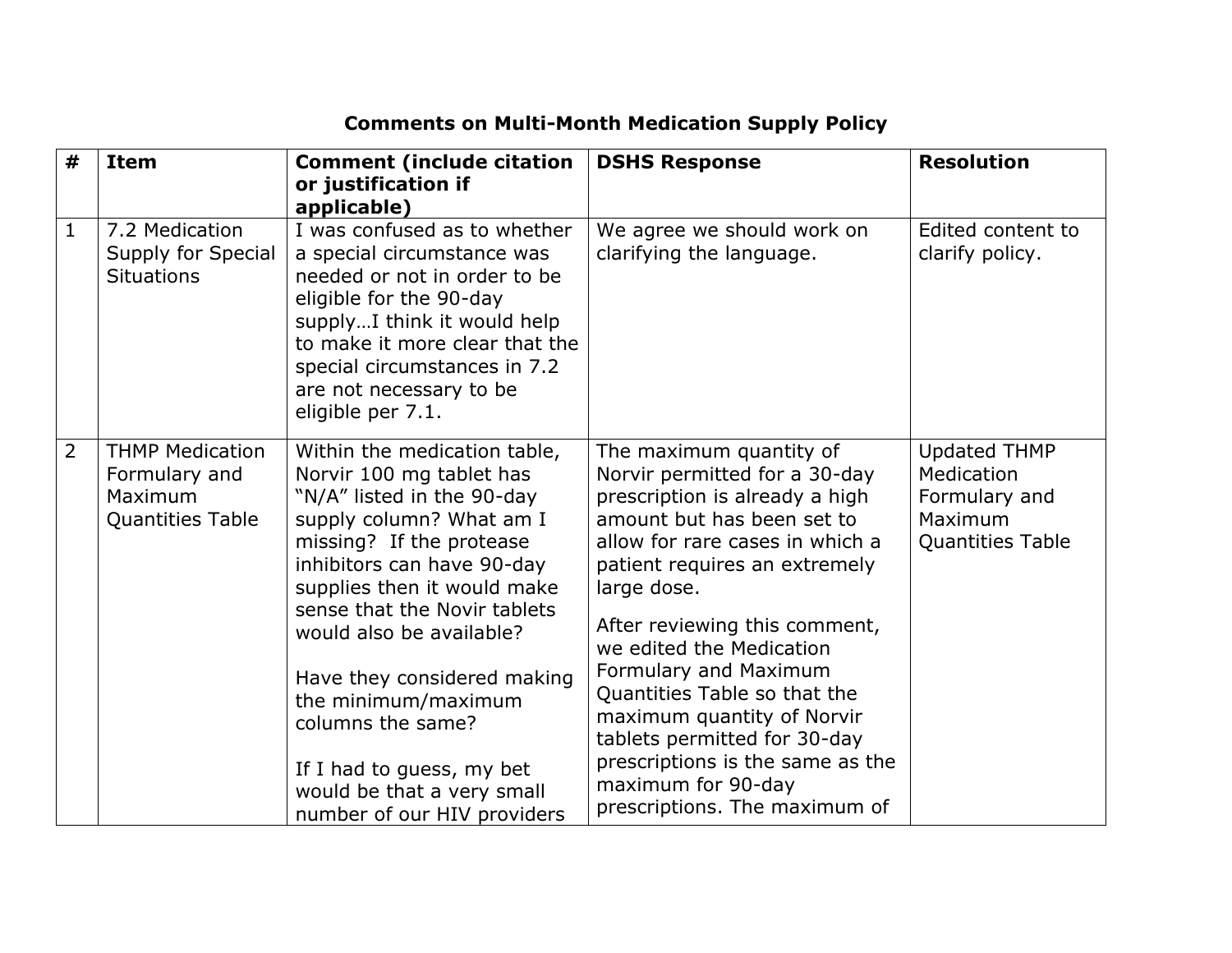|   |                                                 | would look at this chart (most<br>pharmacists will). But, I just<br>would hate for a provider to<br>change regimens based on<br>seeing an "N/A" in the column<br>when the fact is that the<br>minimum already provides<br>more than needed for the<br>great majority of patients.                                              | 360 tablets should be sufficient<br>to cover most 90-day<br>prescriptions for this<br>medication. Therefore, as long<br>as the total number of tablets<br>that a patient would need for a<br>90-day supply of Norvir does<br>not exceed 360 tablets in total,<br>providers are able to write<br>scripts for a 90-day supply if<br>they choose.<br>If a provider would like to<br>prescribe a 90-day supply of<br>Norvir for a patient who needs<br>more than 360 tablets, the<br>provider will need to contact<br>THMP. |                                      |
|---|-------------------------------------------------|--------------------------------------------------------------------------------------------------------------------------------------------------------------------------------------------------------------------------------------------------------------------------------------------------------------------------------|-------------------------------------------------------------------------------------------------------------------------------------------------------------------------------------------------------------------------------------------------------------------------------------------------------------------------------------------------------------------------------------------------------------------------------------------------------------------------------------------------------------------------|--------------------------------------|
| 3 | 7.0 Medication<br>Coverage<br><b>Guidelines</b> | The policy is inconsistent as<br>to who may be eligible for a<br>90-day supply and who is<br>not. At some points it<br>appears only those with<br>special circumstances are<br>eligible, but otherwise it<br>appears that all enrolled<br>patients will qualify. This<br>needs to be made crystal<br>clear. We do not need any | We agree we should work on<br>clarifying the language.                                                                                                                                                                                                                                                                                                                                                                                                                                                                  | Edited content to<br>clarify policy. |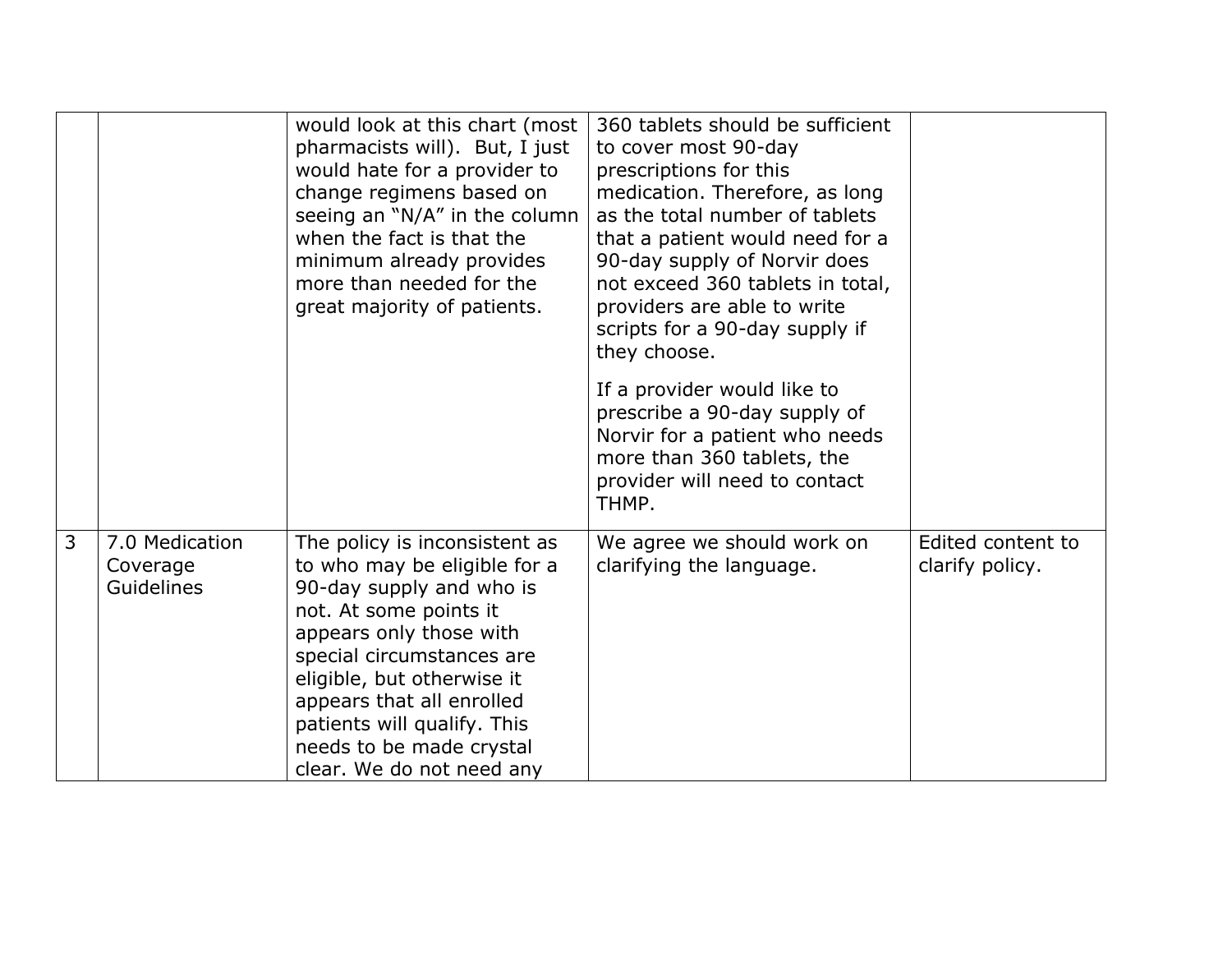|                |                                                                               | doubt as to who is eligible<br>and who is not.                                                                                                                                                                                                                                                                                                         |                                                                                                                                                                                                                                                                                                                                                                                                                                |            |
|----------------|-------------------------------------------------------------------------------|--------------------------------------------------------------------------------------------------------------------------------------------------------------------------------------------------------------------------------------------------------------------------------------------------------------------------------------------------------|--------------------------------------------------------------------------------------------------------------------------------------------------------------------------------------------------------------------------------------------------------------------------------------------------------------------------------------------------------------------------------------------------------------------------------|------------|
| $\overline{4}$ | 8.1.<br>Responsibilities<br>for Medical<br>Providers                          | The need to submit a new<br>med cert form with a change<br>in quantity of the prescription<br>seems unnecessary and will<br>increase the burden on the<br>provider and staff. This will<br>also lead to a lot of confusion<br>with the pharmacy about how<br>much medication can be<br>requested or<br>dispensed. Please re-think<br>this requirement. | THMP does not get prescriptions<br>and the pharmacy does not get<br>the MCF, therefore we rely on<br>the provider to tell both parties<br>the same information.<br>The program needs to know<br>what amount of medication the<br>physician would like the<br>participant to receive. This will<br>then be coded into our system<br>so we can continue to ensure<br>the right medication in the<br>correct quantity is ordered. | No change. |
| 5              | <b>THMP Medication</b><br>Formulary and<br>Maximum<br><b>Quantities Table</b> | Overall, I believe the THMP<br>formulary is antiquated and<br>needs to be simplified. Many<br>of the medications on the list<br>are no longer used, or if they<br>are used, they should not be.<br>I would recommend<br>simplifying the formulary to<br>improve its readability and<br>use.                                                            | We do not remove medications<br>from the formulary. Some<br>persons on the program, for<br>example those who are recently<br>released from incarceration, are<br>on medication regimens that<br>are not commonly prescribed.<br>Our goal is to provide as much<br>access to medications as<br>possible. We count on medical<br>providers to prescribe the most<br>appropriate medications for<br>their patients.               | No change. |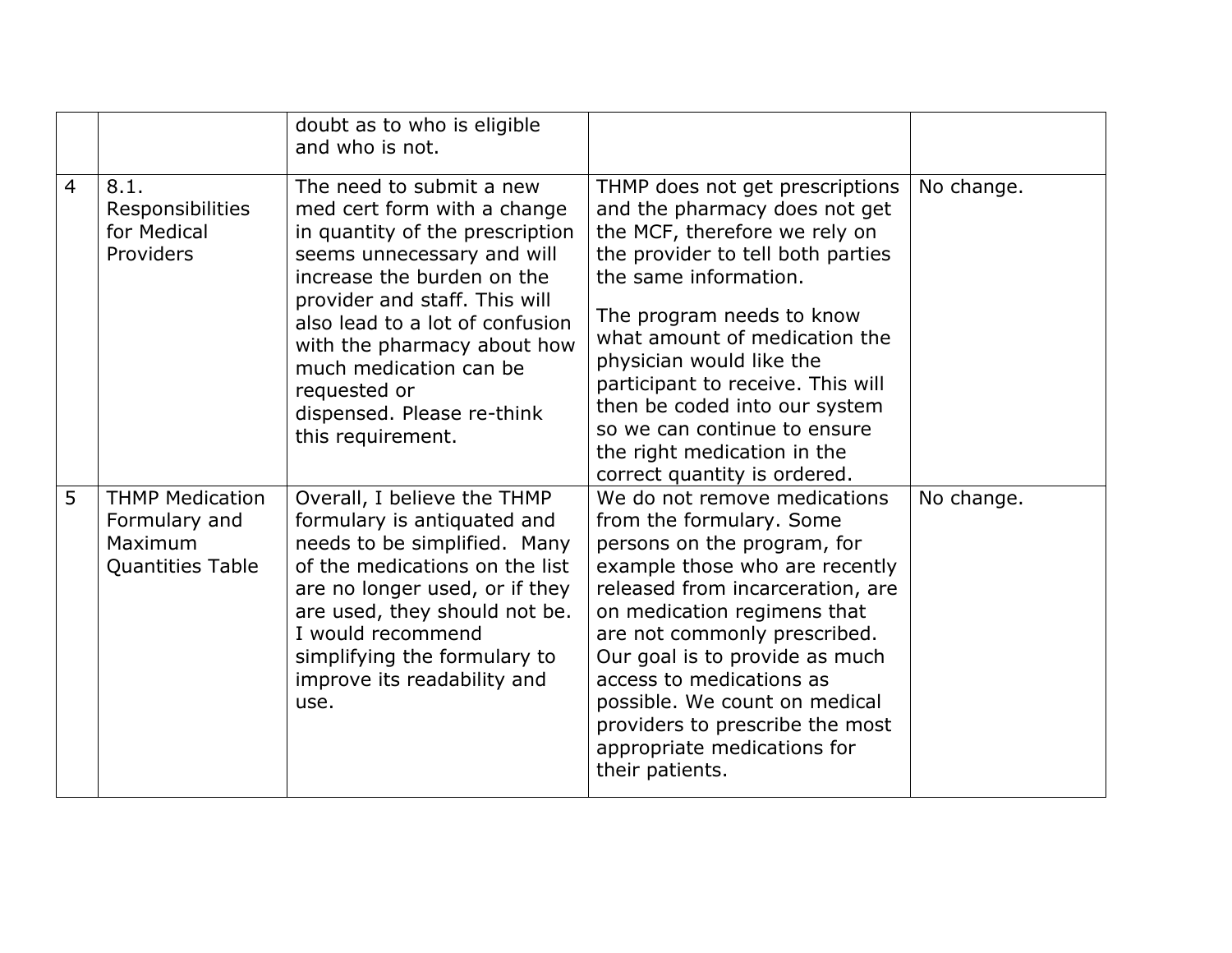| 6              | 7.2 Medication<br>Supply for Special<br><b>Situations</b>                                                                                           | I don't think the policy is<br>particularly clear. It is by title<br>about multi-month supplies,<br>but many of the examples<br>listed in table 7.2 appear to<br>not allow a >30-day supply,<br>they allow a different<br>pharmacy (generally out of<br>state) to fill the script. I find<br>that confusing. | We agree we should work on<br>clarifying the language,<br>particularly to make it clear that<br>the situations listed in section<br>7.2 are not the only<br>opportunities for clients to get<br>multi-month medication<br>supplies.<br>A provider may prescribe up to<br>a 90-day supply of a medication<br>to all patients enrolled in THMP<br>for any medication approved to<br>be dispensed as a 90-day<br>supply.<br>The special situations described<br>in section 7.2 provide details for<br>atypical or non-standard<br>situations in which THMP clients<br>could receive prescriptions or a<br>medication supply that is in<br>excess of a 30-day supply. | Edited content to<br>clarify policy. |
|----------------|-----------------------------------------------------------------------------------------------------------------------------------------------------|--------------------------------------------------------------------------------------------------------------------------------------------------------------------------------------------------------------------------------------------------------------------------------------------------------------|-------------------------------------------------------------------------------------------------------------------------------------------------------------------------------------------------------------------------------------------------------------------------------------------------------------------------------------------------------------------------------------------------------------------------------------------------------------------------------------------------------------------------------------------------------------------------------------------------------------------------------------------------------------------|--------------------------------------|
| $\overline{7}$ | 7.2 Medication<br>Supply for Special<br>Situations-A<br>client is enrolled<br>as a student at an<br>out-of-state<br>educational<br>institution, but | For the out-of-state students,<br>wouldn't it be<br>administratively easier to give<br>the away student a 90-day<br>supply from their TX<br>pharmacy that a 30-day<br>supply from an out-of-state<br>pharmacy? If that is the                                                                                | Clients who leave Texas to<br>attend an out-of-state school<br>should apply to the ADAP<br>program in the state where the<br>school is located since they will<br>be living outside of Texas for<br>longer than 3 months. If the<br>client retains residency in Texas                                                                                                                                                                                                                                                                                                                                                                                             | Edited content to<br>clarify policy. |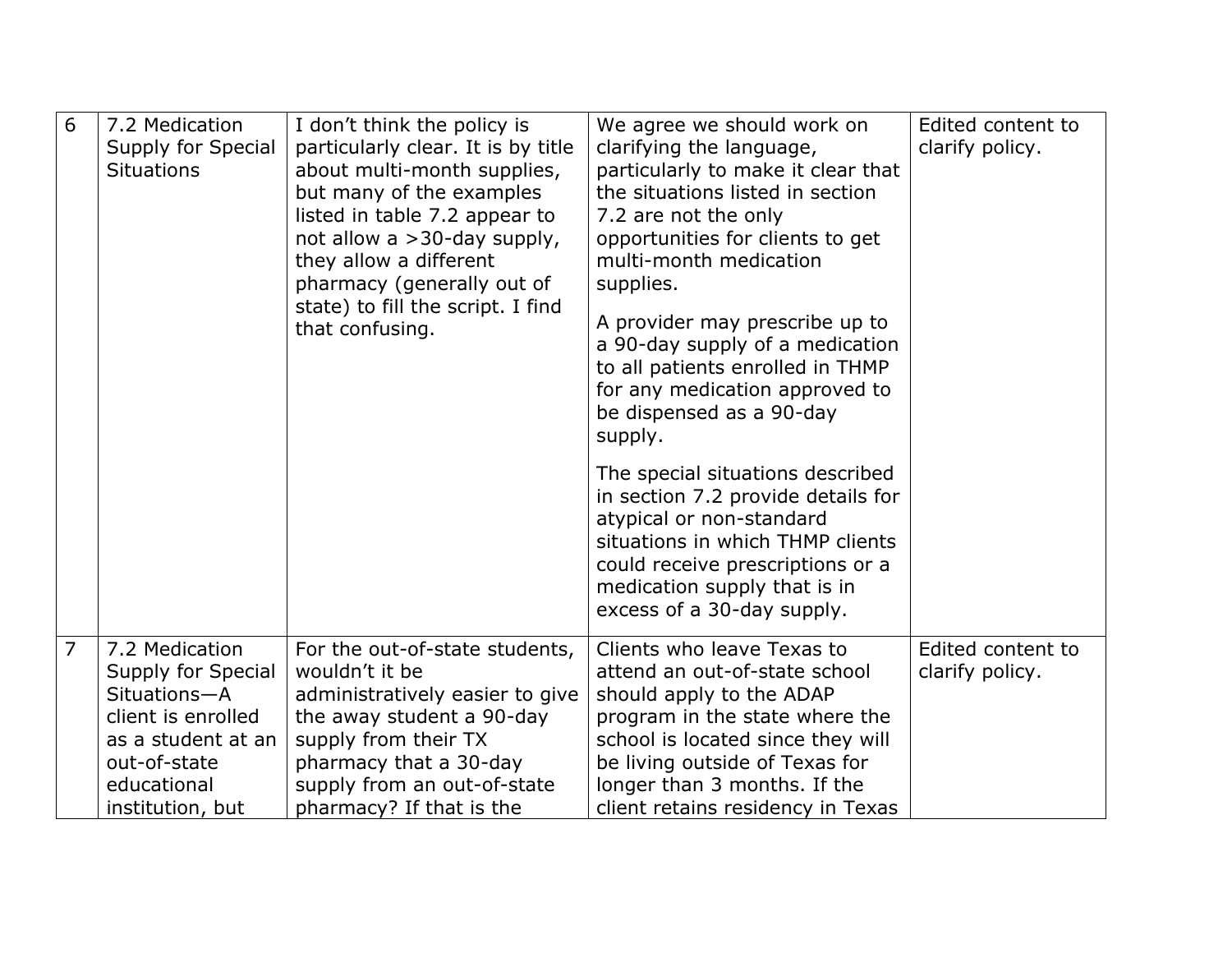|   | retains residency<br>in Texas<br>(situation)                                                                                                                  | intent of the policy, it is not<br>clearly stated.                                                                                                                                                                                                          | but attends school in a state<br>where they are denied<br>acceptance to that state's ADAP<br>program, the client can receive<br>30-day supplies of medication<br>(at a time) from a pharmacy in<br>the state where s/he is<br>attending school. Under no<br>circumstance can a prescription<br>filled outside of Texas be filled<br>in quantities greater than a 30-<br>day supply due to the state's<br>proof of residency<br>requirements. |                                      |
|---|---------------------------------------------------------------------------------------------------------------------------------------------------------------|-------------------------------------------------------------------------------------------------------------------------------------------------------------------------------------------------------------------------------------------------------------|----------------------------------------------------------------------------------------------------------------------------------------------------------------------------------------------------------------------------------------------------------------------------------------------------------------------------------------------------------------------------------------------------------------------------------------------|--------------------------------------|
|   |                                                                                                                                                               |                                                                                                                                                                                                                                                             | Clients who attend an<br>educational institution in Texas<br>and are approved for a 90-day<br>supply of medication can<br>receive that prescription in full,<br>assuming it is filled at a<br>pharmacy in Texas.                                                                                                                                                                                                                             |                                      |
| 8 | 7.2 Medication<br>Supply for Special<br>Situations-<br>Migrant/Seasonal<br>Workers,<br>Temporary Job<br>Assignments and<br>Temporary leave<br>for an extended | Regarding seasonal workers,<br>temporary jobs, and ill family,<br>I disagree with the<br>requirement that the 2<br>allowances per year be non-<br>consecutive. Illness can be<br>protracted and so can<br>seasonal work. Would<br>someone have to come back | The 30-day fills from a<br>pharmacy located outside of<br>Texas and the non-consecutive<br>requirements are both to<br>ensure that Texas residency is<br>maintained. Giving > 30 day fills<br>out of Texas would create<br>challenges with maintaining<br>proof of residency.                                                                                                                                                                | Edited content to<br>clarify policy. |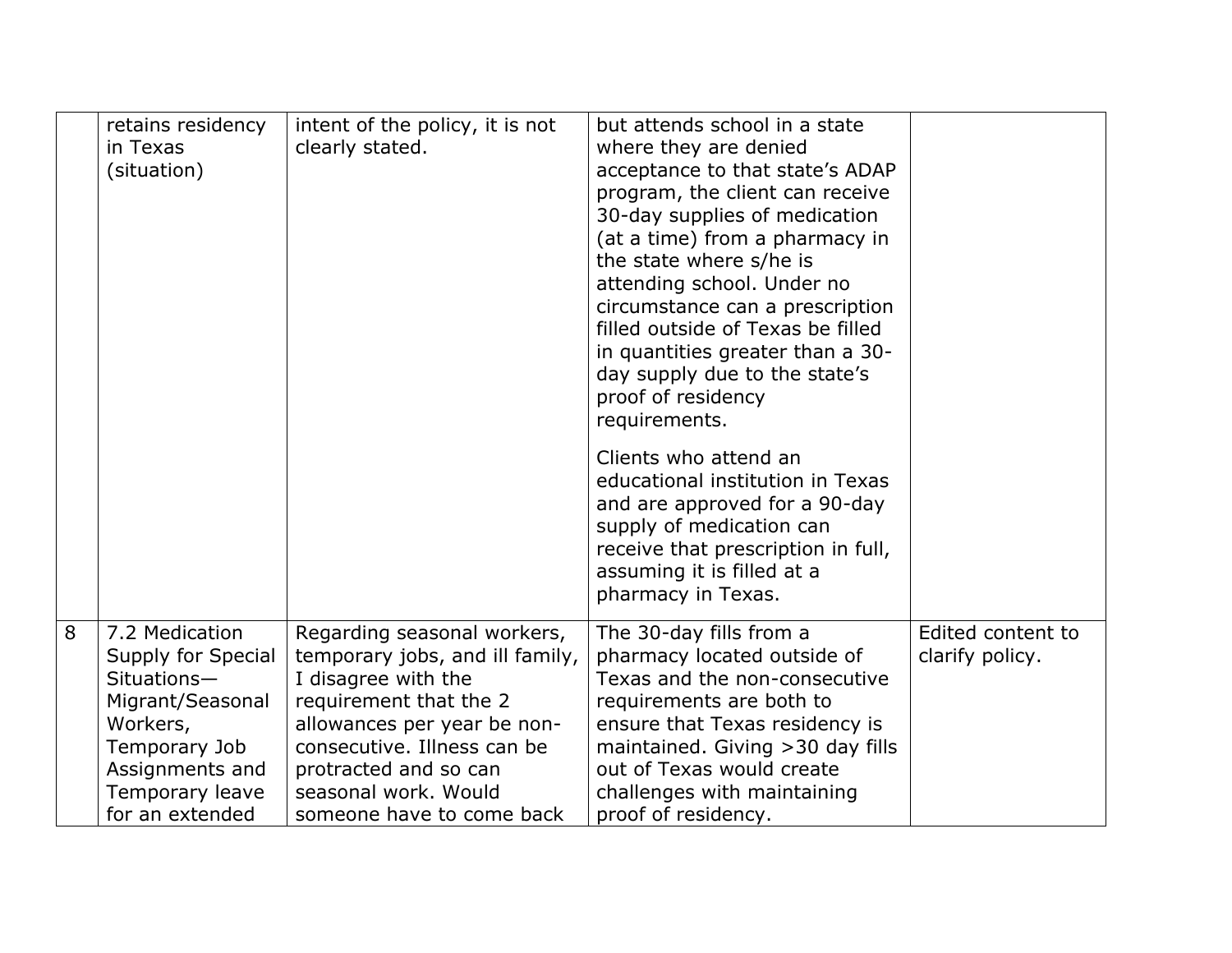| period of time to  | to TX and get a 30-day        | At a minimum, clients must get     |  |
|--------------------|-------------------------------|------------------------------------|--|
| care for family or | supply then reapply for       | at least 6 months of               |  |
| attend to other    | approval for a 90-day supply? | medications from a pharmacy        |  |
| personal matters   | What will the turn-around     | located in Texas. They are able    |  |
| out of state       | time for approvals be? For    | to leave the state for two three-  |  |
| (situations)       | the ill family allowance, I   | month periods and receive          |  |
|                    | favor a 90-day dispense       | medication from a pharmacy in      |  |
|                    | rather than simply approval   | another state (but only in         |  |
|                    | to get meds from an outside   | quantities to cover 30 days at a   |  |
|                    | pharmacy for 30 days with 2   | time); however, these two          |  |
|                    | refills (which is how I       | three-month periods should         |  |
|                    | interpret what is written in  | take place at least three months   |  |
|                    | the draft policy).            | apart (although such situations    |  |
|                    |                               | will be looked at on a case-by-    |  |
|                    |                               | case basis).                       |  |
|                    |                               | If the client travels outside of   |  |
|                    |                               | Texas for an extended period of    |  |
|                    |                               | time unknowingly or without        |  |
|                    |                               | planning ahead (for a period not   |  |
|                    |                               | exceeding 3 consecutive            |  |
|                    |                               | months), the client can get        |  |
|                    |                               | prescriptions filled at an out-of- |  |
|                    |                               | state pharmacy for up to 90        |  |
|                    |                               | days total; however, the           |  |
|                    |                               | prescriptions will only be filled  |  |
|                    |                               | as a 30-day supply at a time.      |  |
|                    |                               | Clients can be approved to do      |  |
|                    |                               | this up to twice a year, as long   |  |
|                    |                               | as they return to Texas after 90   |  |
|                    |                               | days and leave the state again     |  |
|                    |                               | at a later time. If an individual  |  |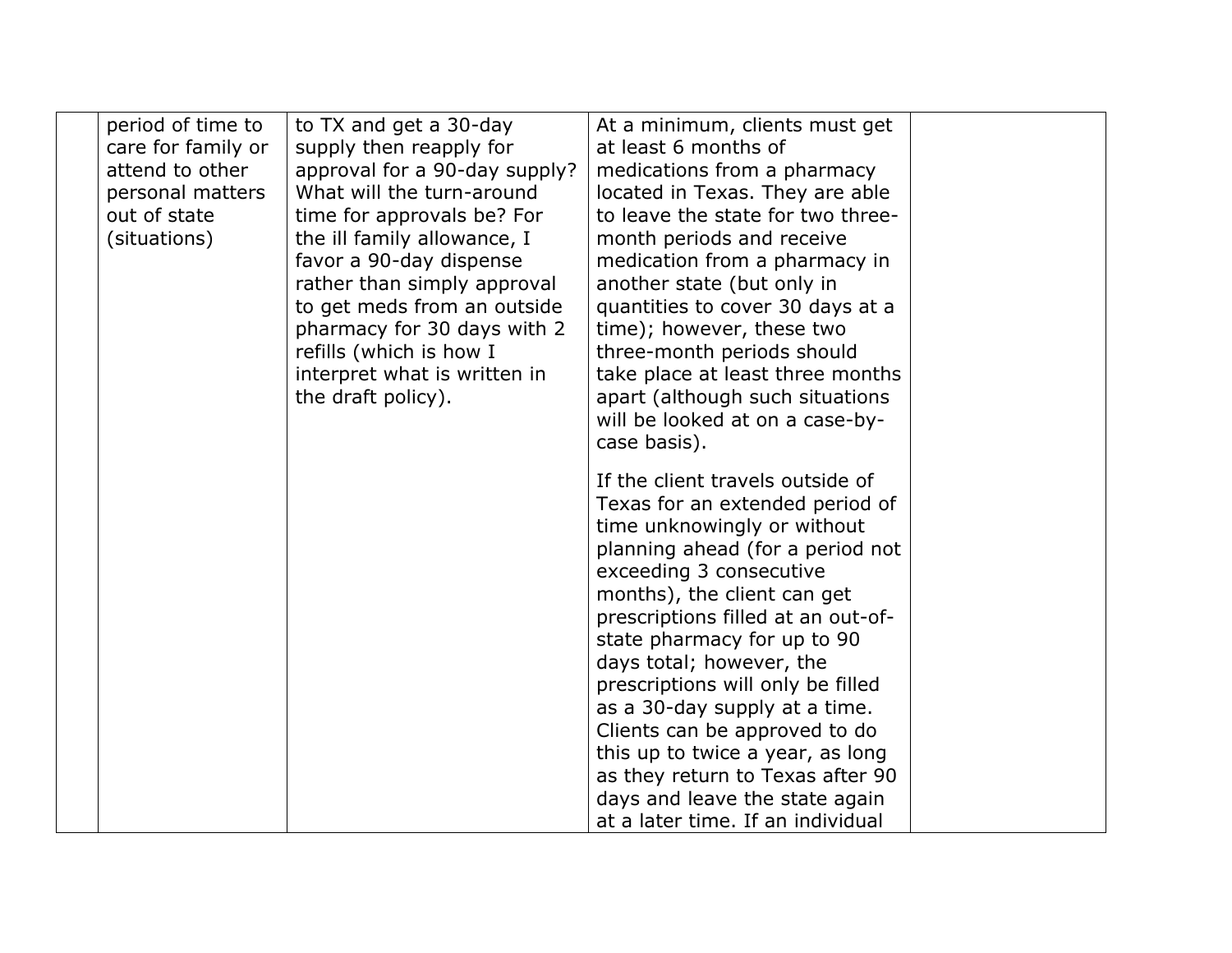|    |                                                                                                                    |                                                                                                                                                                                                                  | is living outside of Texas for<br>more than 3 months, they will<br>need to apply for the ADAP<br>program in the state where they<br>are staying.                                                                                                                                                  |                                      |
|----|--------------------------------------------------------------------------------------------------------------------|------------------------------------------------------------------------------------------------------------------------------------------------------------------------------------------------------------------|---------------------------------------------------------------------------------------------------------------------------------------------------------------------------------------------------------------------------------------------------------------------------------------------------|--------------------------------------|
|    |                                                                                                                    |                                                                                                                                                                                                                  | If the client knows ahead of<br>time that s/he will have to leave<br>the state temporarily for an<br>extended period of time, the<br>client can submit the THMP<br>Temporary Out of State or Extra<br>Medication Request Form to<br>receive a 90-day medication<br>supply prior to leaving Texas. |                                      |
| 9  | 7.2 Medication<br>Supply for Special<br>Situations-<br>TIAP/SPAP clients<br>with insurance<br>(situation)          | I don't understand why the<br>TIAP/SPAP row is in the table.<br>Wouldn't it be clearer to say<br>the policy applies to ADAP,<br>TIAP, and SPAP patients than<br>include the latter 2 in their<br>own row?        | This relates to how the<br>medication is dispensed. SPAP<br>and TIAP are dispensed<br>differently and these cases are<br>handled differently.                                                                                                                                                     | Edited content to<br>clarify policy. |
| 10 | 7.2 Medication<br>Supply for Special<br>Situations-<br>Clients residing in<br>hurricane-prone<br>areas (situation) | The hurricane-prone area<br>situation applies to everyone<br>in Houston. Does it mean a<br>client can ask for two 30-day<br>supplies to be dispensed<br>during hurricane season on<br>the same day? Or that they | They can get one fill early<br>during hurricane season. This<br>could be two on the same day.                                                                                                                                                                                                     | Edited content to<br>clarify policy. |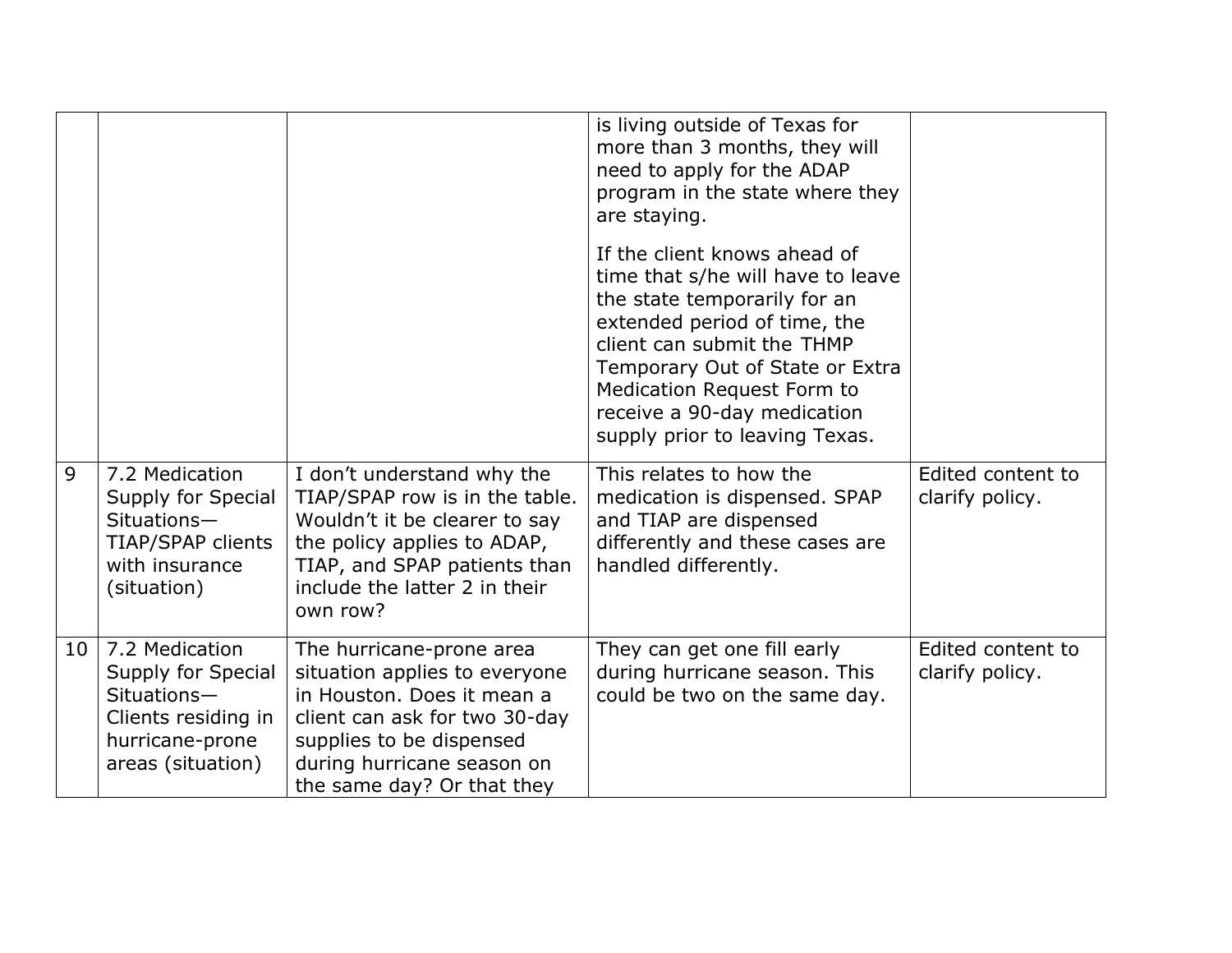|                 |                                                           | can get an early refill? Some<br>clarity would be appreciated.                                                                                                                                                                                                                                                                                                                                                                                                                                                                                                                                                                                                                                                                                                                                                                                                                                                              |                                                                                                                                                                                                                                                                                                                                                                                                                                                                                                                                                                                                                                                                                                                                                                                                                                                                                                                   |                                                                  |
|-----------------|-----------------------------------------------------------|-----------------------------------------------------------------------------------------------------------------------------------------------------------------------------------------------------------------------------------------------------------------------------------------------------------------------------------------------------------------------------------------------------------------------------------------------------------------------------------------------------------------------------------------------------------------------------------------------------------------------------------------------------------------------------------------------------------------------------------------------------------------------------------------------------------------------------------------------------------------------------------------------------------------------------|-------------------------------------------------------------------------------------------------------------------------------------------------------------------------------------------------------------------------------------------------------------------------------------------------------------------------------------------------------------------------------------------------------------------------------------------------------------------------------------------------------------------------------------------------------------------------------------------------------------------------------------------------------------------------------------------------------------------------------------------------------------------------------------------------------------------------------------------------------------------------------------------------------------------|------------------------------------------------------------------|
| 11 <sub>1</sub> | 7.2 Medication<br>Supply for Special<br><b>Situations</b> | As I read it, the only rows<br>that allow for a 90-day supply<br>to be dispensed at a single<br>time are seasonal workers<br>and temporary out-of-state<br>travel. Both say a 90-day<br>supply can be requested. I<br>would advocate for flexibility<br>at the point-of-service at the<br>pharmacy rather than<br>requiring the script to say<br>dispense 90-days, as would<br>seem to be required by<br>stating that the MCF must be<br>signed for just a change in<br>medication supply. If I write a<br>script for 30 days with 5<br>refills, and then the patient<br>needs to go out-of-state, they<br>should not have to come back<br>to me for a new med cert<br>form or new script to get a 90<br>day supply assuming they<br>have 3 refills left on that<br>script; I clearly intended for<br>them to stay on that regimen,<br>and the med cert form is not<br>adding anything to the<br>process. The Temporary out | Providers can choose to write a<br>script for a 90-day supply to be<br>dispensed on a regular, ongoing<br>basis for any client in the<br>program as long as the<br>medication is approved by ADAP<br>to be dispensed as a 90-day<br>supply. However, we ask that<br>providers reserve prescribing a<br>90-day medication supply for<br>people on stable medication<br>regimens; medications that are<br>new or have changed in dose<br>for a patient are not eligible to<br>be dispensed as 90-day supply.<br>We would not need a 90-day<br>script for clients leaving Texas<br>temporarily who do not already<br>have a 90-day script for their<br>ongoing regimen.<br>Clients with 30-day scripts who<br>need the extra medication for<br>temporary, extended travel will<br>need to submit the Temporary<br>Out of State or Extra Medication<br>Request Form. Additionally,<br>clients with 90-day scripts may | Edited content in<br>policy should<br>resolve this<br>confusion. |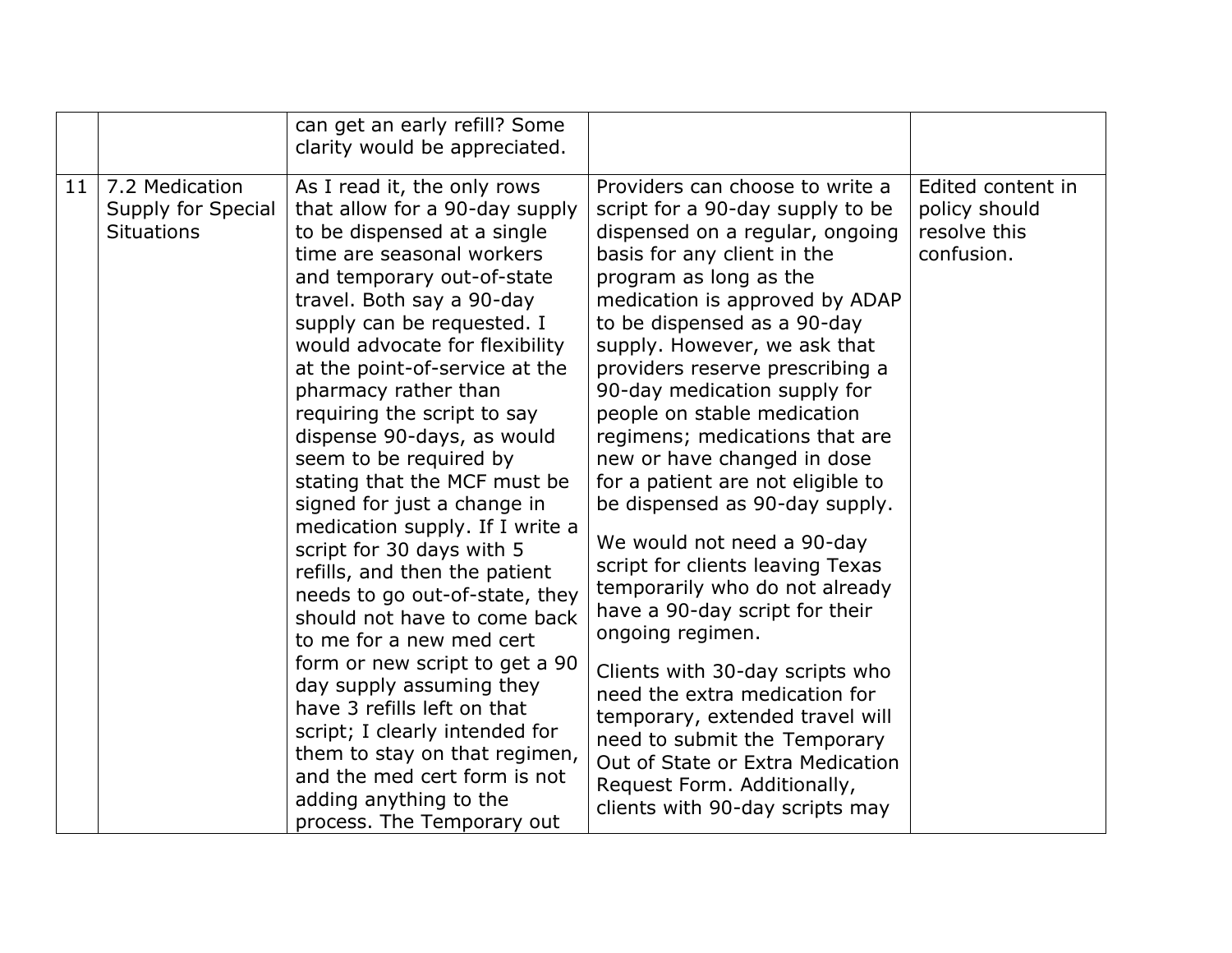|    |                                 | of state application with<br>enough refills to cover the<br>time period should suffice.<br>Further, would we need to<br>submit a new med cert form<br>to go back to a 30-day<br>supply? This appears to be<br>paperwork without a purpose.                                                                                    | need to submit the Extra<br>Medication Request form if they<br>are traveling or temporarily out<br>of the state and the timing of<br>their prescription refills does not<br>coincide with the amount of<br>medication needed to cover the<br>duration of their travel.                                                                                                                                                                                                                                  |                                                                            |
|----|---------------------------------|-------------------------------------------------------------------------------------------------------------------------------------------------------------------------------------------------------------------------------------------------------------------------------------------------------------------------------|---------------------------------------------------------------------------------------------------------------------------------------------------------------------------------------------------------------------------------------------------------------------------------------------------------------------------------------------------------------------------------------------------------------------------------------------------------------------------------------------------------|----------------------------------------------------------------------------|
| 12 | 8.3 Client<br>Responsibilities  | I disagree with the provision<br>requiring the patient to need<br>to notify the provider that<br>they will be asking for an<br>extended fill. If they have<br>enough refills to cover the<br>time period, I intended them<br>to stay on the prescribed<br>medication and additional<br>steps are a burden with no<br>benefit. | Providers who write scripts with<br>several refills because they<br>intend for their patient to stay<br>on the prescribed medication<br>may want to consider switching<br>the patient to a 90-day supply<br>on a regular, ongoing basis so<br>that the client will not need to<br>make a request for extended<br>refills.<br>If a client is submitting a<br>request for additional<br>medication because of a<br>temporary travel situation, the<br>provider does not need to<br>provide authorization. | No change.                                                                 |
| 13 | 10.0 Medication<br>Replacements | Paragraph 10 seems not<br>needed. If a patient has to<br>reapply for the 90-day<br>program every time they<br>want more than a 90-day                                                                                                                                                                                         | Clients can only receive up to<br>90-days' worth of medication at<br>one time; however, all clients<br>are eligible to receive a 90-day<br>supply of medication on a                                                                                                                                                                                                                                                                                                                                    | No change-edited<br>content in policy<br>should resolve this<br>confusion. |